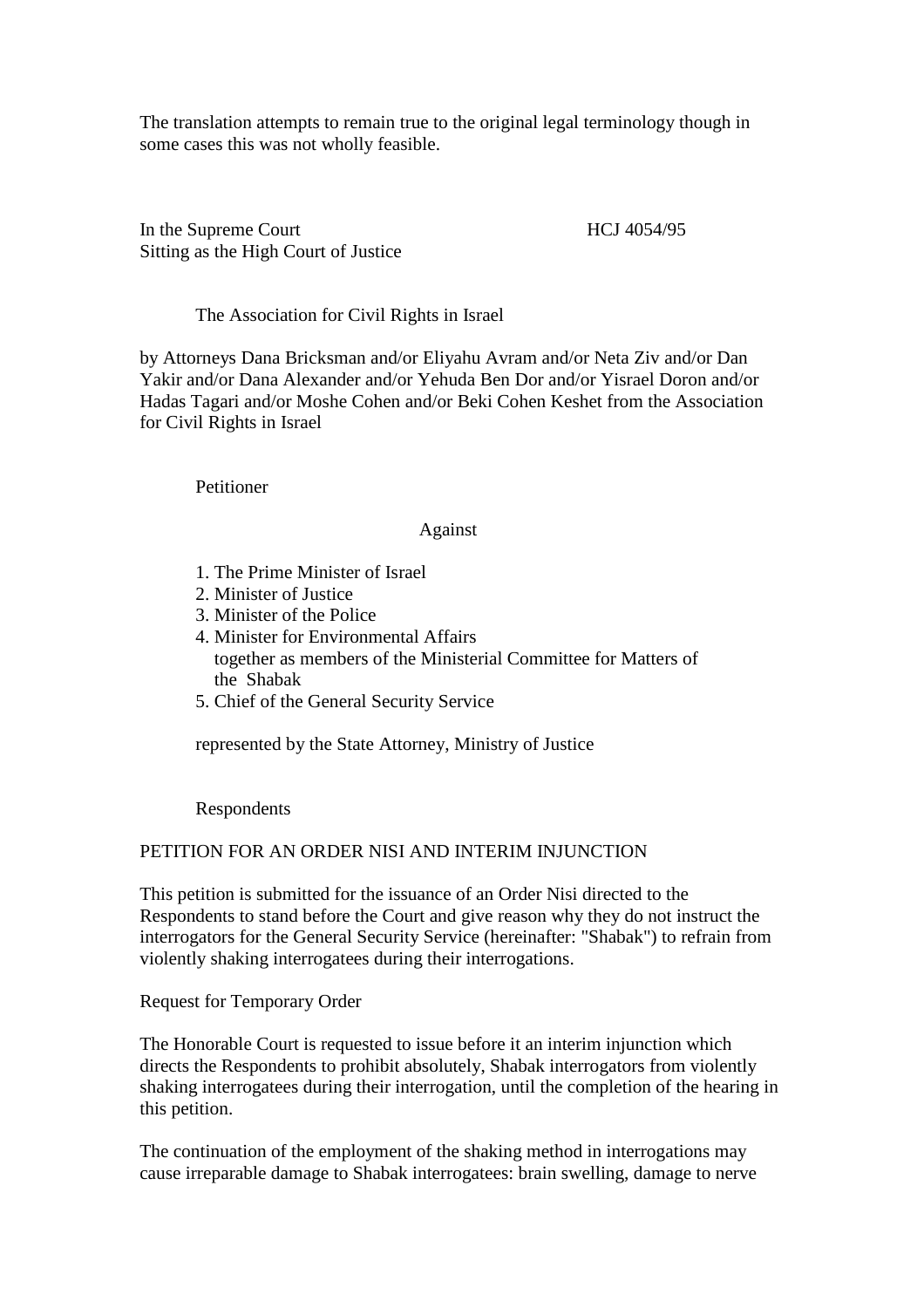fibres and even death, and therefore the use of this must be halted immediately. The harm that may be caused by continuing to employ this shaking method until the petition is complete, is unquantifiably greater than any harm which may be caused if the use of this method is halted until the completion of the hearing on this petition.

The Facts of the Petition:

# Opening:

1. This petition addresses the rights of the person to dignity, physical integrity and to life. We are dealing with an interrogation method which directly violates each one of these rights. This is a method frequently employed in Shabak interrogations during which physical pressure is used against the interrogatee: He is shaken violently by the upper body, forwards and backwards, in a manner that causes the neck and the head to thrust rapidly in different directions.

On April 26, 1995, Mr. Abdel Samad Harizat died as result of this method. On April 22, he was violently shaken forwards and backwards a number of times by Shabak interrogators when he was being held in the Russian Compound in Jerusalem. The death of Abdel Samed Harizat, and the medical opinion that was issued following the death, proved that the method of violent shaking may cause irreparable brain damage to interrogatees and even their death. Despite this, the Respondents have refrained, to the best of the Petitioner's knowledge, from prohibiting the use of the dangerous and fatal shaking method in Shabak interrogations.

2. For the first time, this petition raises before the Honorable Court the question of the legality of a specific and defined interrogation method. Regarding this method, the government authorities have actually admitted to two points: that this method is permissible for Shabak interrogators according to internal guidelines; and that it caused directly the death of a person while he was in interrogation.

The position of the Petitioner is that it is prohibited to employ violence against the body of a person during interrogation and to torture him. Nevertheless, this petition is limited to the question of the legality of one interrogation method which poses a real threat to life....

# The Petitioner

4. The Petitioner is a non-profit organization working to preserve the civil and human rights in the State of Israel and in the territories under its control. Among other things, the Petitioner deals with the rights of detainees and interrogatees.

# The Respondents:

5. Respondent No. 1 [the Prime Minister] is the person in charge for the State of Israel for the activities of the Shabak. He appointed Respondent 5 to stand at the head of the Shabak and to command its interrogators.

6. Respondents 1 through 4 are members of the Ministerial Committee Regarding Matters of the Shabak [hereinafter "Ministerial Committee"]. The Ministerial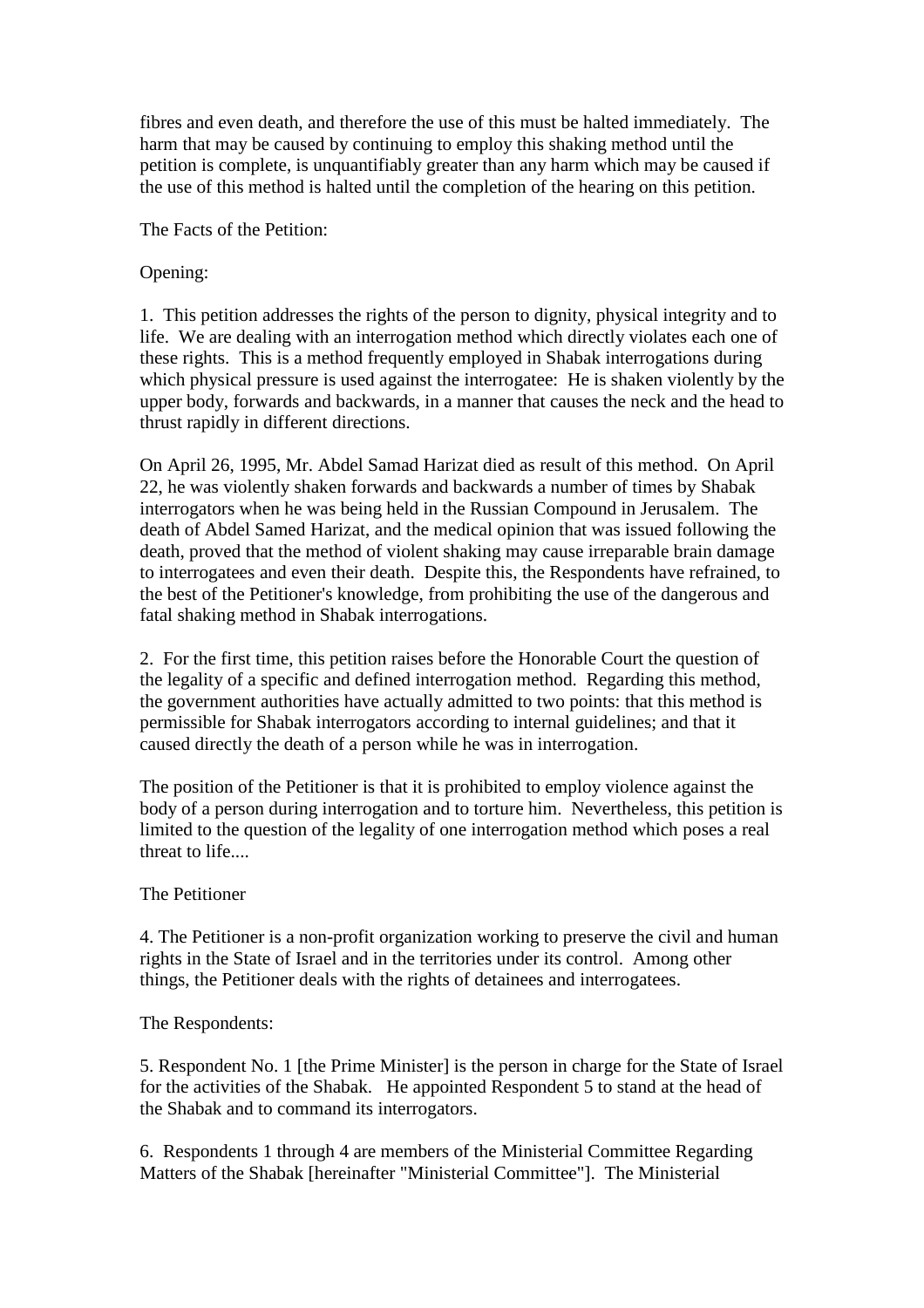Committee was organized following the recommendations of the Investigatory Commission Regarding Interrogation Methods of the General Security Service Regarding Hostile Terrorist Activity, from October 30, 1987 (hereinafter - the Landau Commission). In Section 4.19(d) of its recommendations, the Landau Commission recommended that the Prime Minister establish a ministerial committee in a limited composition to deal with exceptional cases regarding the Shabak and "would fulfill the role of oversight regarding the group of means of pressure permitted in interrogations of hostile terrorist activities of the Service."

The Government of Israel adopted the Landau Commission recommendations and the Prime Minister set up in accordance to the recommendations the said Ministerial Committee.

7. To best of the Petitioner's knowledge, the Ministerial Committee meets from time to time to reconsider and approve the interrogation methods permitted for Shabak interrogators and the practice of exceptional permits in interrogations that are allocated to Shabak interrogators.

Sequence of Events:

8. On May 2, 1995, following the first pathological findings regarding the cause of death of Abdel Samad Harizat, the Petitioner wrote a letter to Respondent No. 1. In the letter, the Petitioner demanded from the Ministerial Committee and at its head Respondent No. 1, to void completely the shaking method in Shabak interrogations...

9. Respondent No. 1 did not respond to the Petitioner's letter. Despite this, on May 14, 1995, Respondent No. 2 sent the Petitioner a letter stating that he is considering the Petitioner's statement "with responsibility and seriousness", but will await the results of the investigation as to Harizat's cause of death...

10. The Petitioner again turned and demanded from the Ministerial Committee to void the shaking method in interrogations following the completion of the investigation of the Branch Investigating Police [Practices] (hereinafter, "MACHASH"] regarding Harizat's cause of death. In its letter from June 11, 1995, to Respondent 2 in which copies were also sent to Respondents 1,3,and 4, the Petitioner indicated that the results of the investigation confirmed that Harizat's death was caused by violently shaking his head during the interrogation...

11. The Petitioner attached a medical opinion of Dr. Robert Kirschner a forensic pathologist. Dr. Kirshner issued his opinion as an expert, accordingly:

It is my opinion with a reasonable degree of medical and scientific certainty that interrogation by shaking poses a grave risk of severe and permanent cerebral injury, including death, to those subjected to such trauma.

12. The Petitioner also attached the statements of three interrogatees who were violently and methodically shaken by Shabak interrogators during their interrogations in the last few months. Each one of them was released at the end of their interrogations without being put on trial. Their statements were taken by Mr. Yuval Ginbar, a researcher at B'tselem. In these statements there is enough to point to the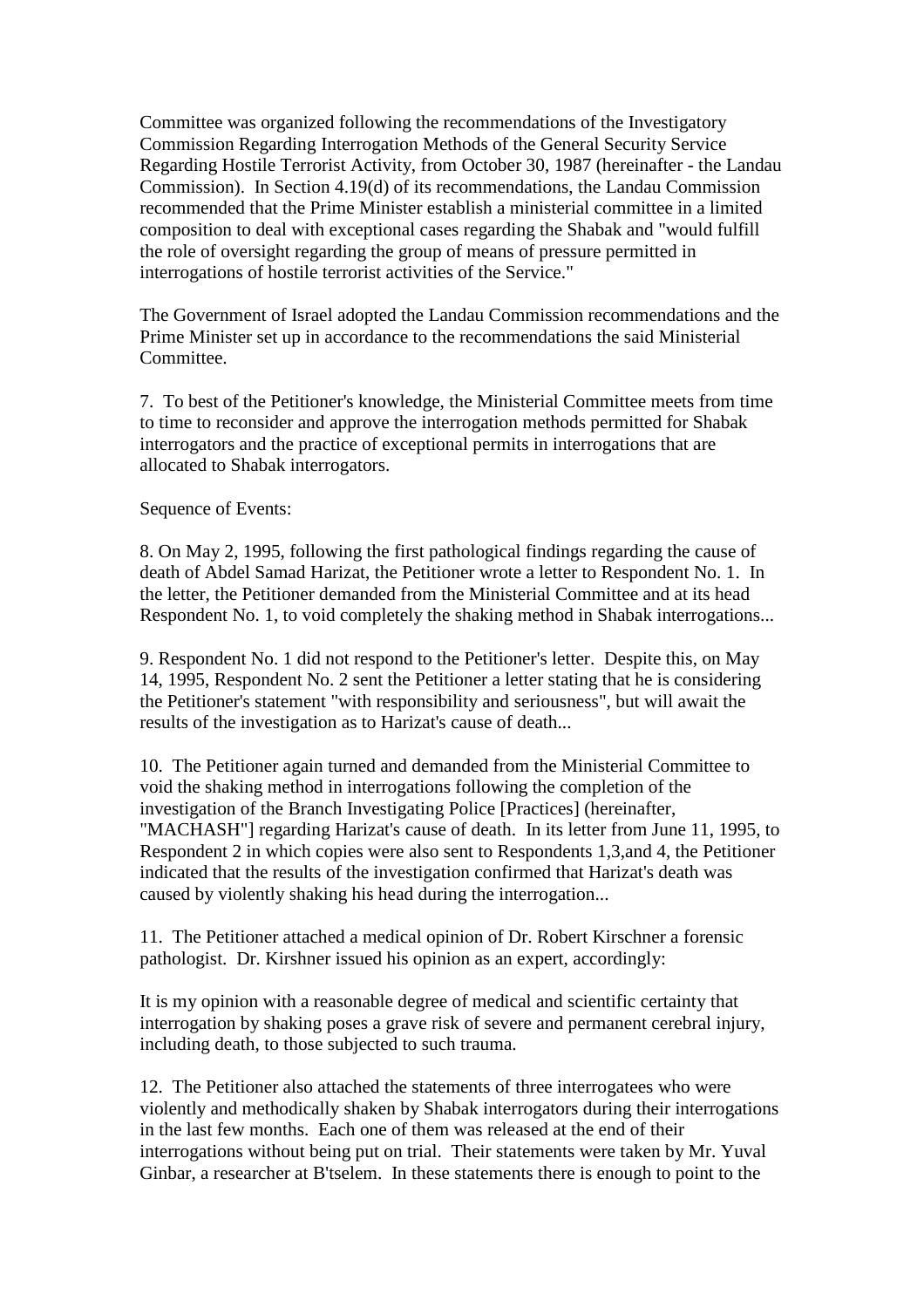frequency of this method and the violence that accompanies it. Take for example the Abdel Nasser Al-Qeisi:

He did this with great force. My chest hurt, and my neck was shaken forward and backwards like a rattle, with great force...when the first got tired, the second started. I fainted. They brought me water, sprinkled it on me, and brought me to the medic....

13. The Petitioner still has not received any response to its letter.

14. The Petitioner submitted in the past many complaints to the Government Legal Advisor in the name of detainees who were interrogated by the Shabak regarding violent and degrading interrogation methods. Among these complaints were complaints regarding violent shaking of the interrogatee. The last complaint of this type was from Mr. Hani Salah Muzhir, whom the Petitioner submitted a letter to the government's legal advisor on October 23, 1994. In paragraph 4(d) of the letter, the Petitioner indicated the following in the name of the interrogatee:

When our client was tied with his hands to the low chair and shackled also by his feet. the interrogators, Cohen, Joseph, and Abu Qarim rattled his upper body with great force. These tuggings and pushings caused enormous pains in his neck and shoulders. My client continues to suffer from these pains even after the interrogation ended at the time of taking this affidavit....

15. Until today, the Petitioner has not received a response to this complaint.

Findings of the Investigation As to Harizat's Cause of Death

16. MACHASH investigated the cause of Abdel Samad Harizat's death (hereinafter "the deceased"). MACHASH requested the Jerusalem Magistrate Court on April 26, 1995 to order an autopsy. The autopsy was performed on April 27, 1995. Attorney O. Shendar, director of MACHASH, summarized the findings of the investigation in a report from June 7, 1995...

18. According to the findings of the investigation, Harizat's death was caused by swelling and bleeding in his head and damage to his nerve fissures which occurred as a result of whirling of the head, without involving any trauma to the head... [What follows is a discussion of medical findings and of other experts and other reported cases of shaking. Ed.]

Legal Arguments:

...

29. The shaking method is incompatible with Israeli law and with international law. The method violates a number of sections of the penal law, the guidelines of the Basic Law: Human Dignity and Liberty, the Covenant for Civil and Political Rights, the Convention Against Torture and Other Cruel, Inhuman and Degrading Punishment and Treatment all of which were ratified by Israel.

[Discussion follows elaborating the violations of the above-mentioned laws. Ed.]

Conclusion: